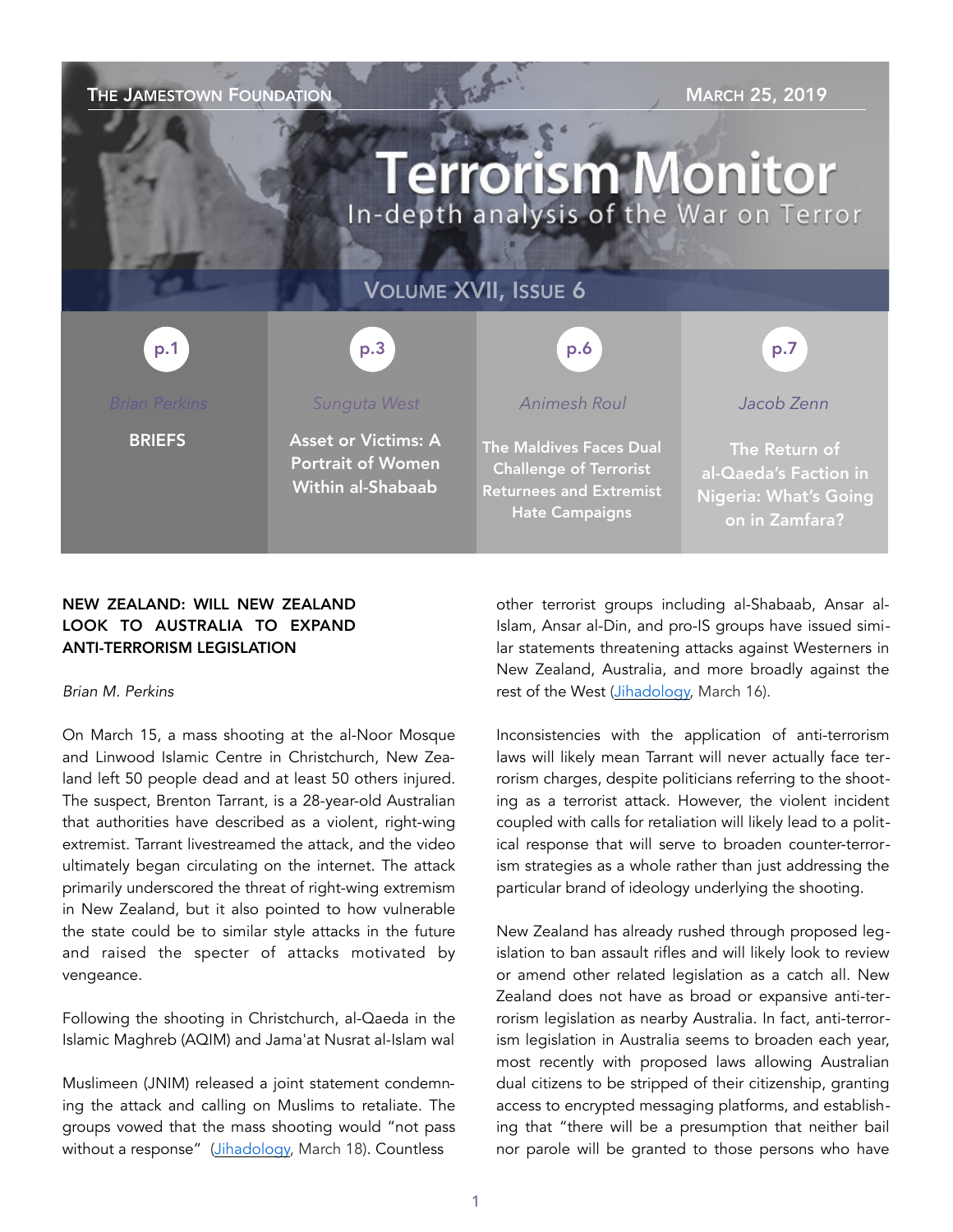demonstrated support for, or have links to, terrorist activity" (See [Terrorism Monitor,](https://jamestown.org/program/briefs-jan-11/) January 11). [1] Meanwhile, New Zealand's laws have remained relatively static, with only a few amendments to the Terrorism Suppression Act of 2007.

While Tarrant was not on authorities' radar, among the top provisions of the Terrorism Suppression Act of 2007 that will likely come under review is a provision that limits warrantless surveillance to a 24-hour period as well as the state's ability to monitor social media ([Stuff.co.nz,](https://www.stuff.co.nz/national/politics/78431210/spying-without-a-warrant-spy-agenci) March 31, 2016). In view of preventing such attacks from recurring, politicians could seek to broaden the state's ability to proactively surveil suspects for longer periods of time while expanding the scope of activities that might facilitate such surveillance.

New Zealand and Australia maintain a close counter-terrorism partnership and Australian legislation provides a ready-made template for New Zealand to draw from. However, doing so would be an outsized response given that the threat profile to New Zealand is still significantly lower than that of Australia and this specific attack and the subsequent calls for retaliation do not necessarily indicate an upward trend.

### **Notes**

[1] See Justice Legislation (Links to Terrorist Activity) Amendment Bill 2018 *[https://www.parliament.qld.gov](https://www.parliament.qld.gov.au/Documents/TableOffice/TabledPapers/2018/5618T1852.PDF)- [.au/Documents/TableOffice/TabledPapers/](https://www.parliament.qld.gov.au/Documents/TableOffice/TabledPapers/2018/5618T1852.PDF) [2018/5618T1852.PDF](https://www.parliament.qld.gov.au/Documents/TableOffice/TabledPapers/2018/5618T1852.PDF)*

# AFGHANISTAN: TALIBAN-U.S. PEACE TALKS RAISE NEW SECURITY THREATS

### *Brian M. Perkins*

Taliban and U.S. representatives concluded their most substantial round of peace talks in Doha, Qatar on March 12. The talks ended with some progress, but no final agreement on the withdrawal of foreign troops and Taliban assurances that the country will not be used as a staging ground for attacks on other countries (Tolo [News,](https://www.tolonews.com/afghanistan/us-taliban-discuss-forces-withdrawal-ceasefire-qatar) February 23). The Afghan government has so far been left out of the process and is expected to remain out of the loop until the timeline for withdrawal is established and a new round of talks begin.

While the results of the latest round of negotiations have largely been viewed as welcome progress, with each side expressing cautious optimism, the prospect of a peace deal with the Taliban also presents numerous new security challenges. Aside from the most obvious challenge of attempting to bring longtime Taliban members into the government fold and integrating them within the administrative fabric, there is also a significant challenge posed by recalcitrant Taliban members unwilling to surrender, and the likelihood of disenfranchised members to join up with the local Islamic State (IS) branch, Islamic State-Khurasan (IS-K).

The Taliban and its associated groups, including the Haqqani Network, are relatively decentralized and often members' allegiance is to their field commander and local comrades first. Although the Taliban has included prominent members from different cross sections of the group in its negotiating team, it is likely that many of the factions will be reluctant to lay down their arms, opting instead to continue their ongoing mission or, in a slightly better scenario, end the insurgency but continue reaping the benefits of other illicit activities—such as taxing poppy cultivation, illegal mining, or smuggling ([UN](https://www.unodc.org/unodc/en/frontpage/2018/May/last-years-record-op)-[ODC,](https://www.unodc.org/unodc/en/frontpage/2018/May/last-years-record-op) May 21, 2018). If there are factions that do not agree to lay down their arms, there will be a persistent threat that those who do are not genuinely doing so and will infiltrate various government, security, or administrative entities, or that some will eventually join back up with the factions that held out.

Another key scenario that should be closely monitored is the likelihood of Taliban members joining up with IS-K, which has surged in the Afghanistan-Pakistan region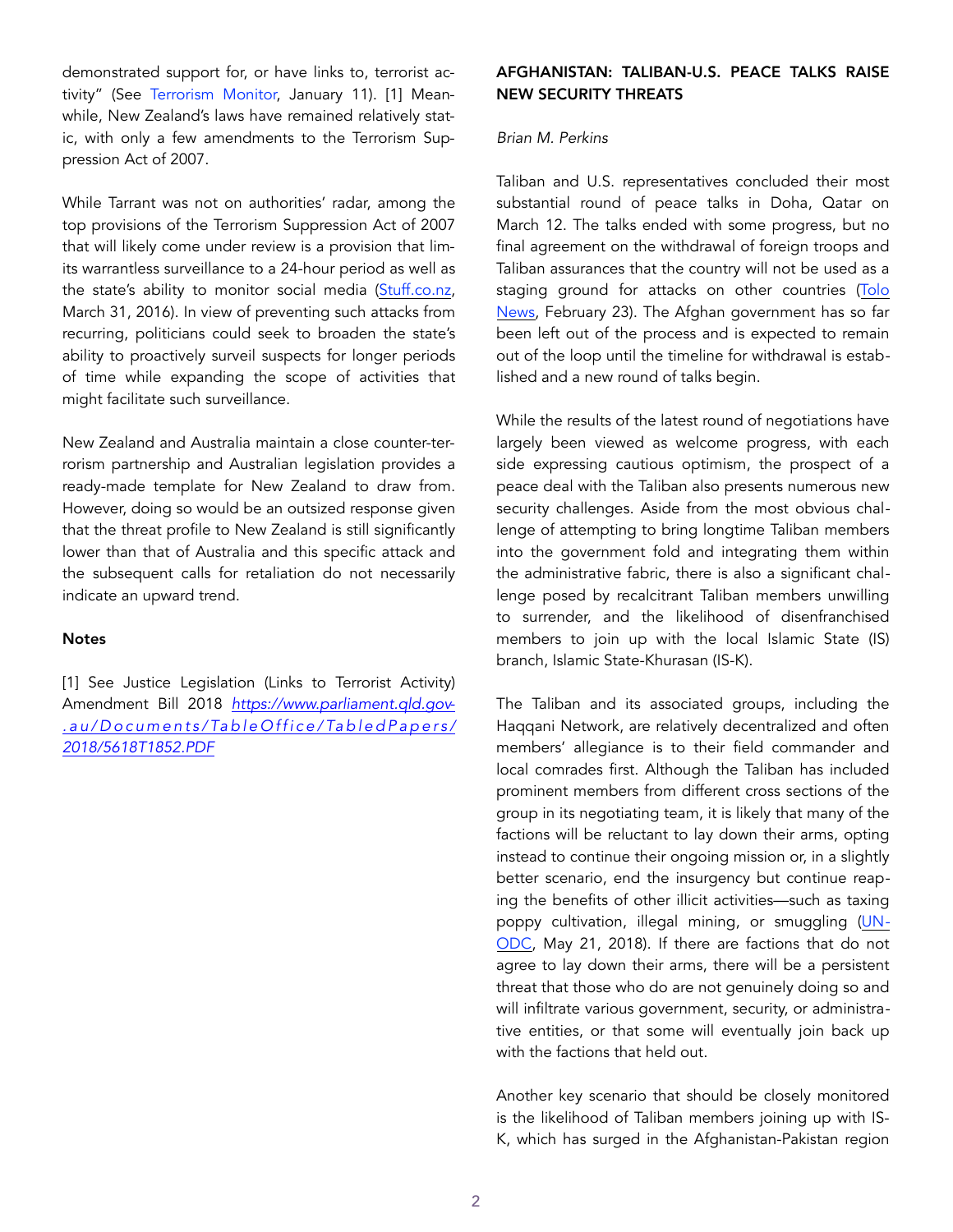over the past year as core IS has lost territory in Syria and Iraq. IS-K and the Taliban have historically clashed over IS-K's hardline approach, but that has not prevented disenfranchised Taliban members from joining the group (See [Terrorism Monitor,](https://jamestown.org/program/the-taliban-takes-on-islamic-state-insurgents-vie-for-control-of-northern-afghanistan/) August 10, 2018). IS-K has also recently softened its approach and rhetoric in order to draw in more recruits. IS-K, in many ways, poses more of a threat outside of Afghanistan than the Taliban does and, unlike the Taliban, has intentions to strike Pakistan as well. With IS-K's significant number of foreign fighters and the core IS' increased focus on turning toward other exploitable locations outside Syria and Iraq, Afghanistan could see a surge in foreign fighters and the recruitment of disenfranchised Taliban members.

In conducting peace talks with the Taliban, local and international security teams will need to come up with creative and well-laid plans to prevent the fracturing of the Taliban or a sudden surge in the ranks of IS-K. One significant issue in doing so is that an agreement on the withdrawal of foreign troops is foundational in securing a peace deal, and it is unclear how quickly the second order effects of a peace deal will present themselves.

*Brian M. Perkins is the Editor of Terrorism Monitor* 

# Asset or Victims: A Portrait of Women Within al-Shabaab

# *Sunguta West*

Al-Shabaaab, the Somalia-based terror group, has been largely portrayed as a male organization in its morethan-decade-long operational history, but it's now emerging that women are also at the center of one of Africa's deadliest insurgencies.

The group, al-Qaeda's terror network affiliate in East Africa, is waging its war from bases in southern Somalia, with the aim of overthrowing the UN-backed government and replacing it with one governed through Sharia (Islamic) law. Its violent actions have also been felt in neighboring Kenya, Ethiopia, and Uganda.

Since 2006, the militant group has been the subject of African Union Mission in Somalia (AMISOM) troops' military operations, but the force has remained resilient despite the onslaught by the better armed African militaries.

In al-Shabaab's campaign of terror, there are women who play key roles. They are not mere victims, but active players who the group heavily relies on for non-combative roles. These are indirect roles and are viewed as more important for the survival of the group than the female actors moving to the frontlines as combatants ([The East African,](https://www.theeastafrican.co.ke/news/ea/Al-Shabaab-women-fighters-/4552908-4285476-irtk4iz/index.html) January 31, 2018).

The profile of women within al-Shabaab and their role has appeared to rise over the years. Many of them are victims of multiple rapes and brutal treatment by the militants. Some of the women have escaped from the battleground to tell their own story and the stories of those still remaining in al-Shabaab camps.

Female jihadists within al-Shabaab were not considered a key factor in al-Shabaab until the emergence of British national Samantha Lewthwaite, also known as the "White Widow," or Sherafiyah Lewthwaite. After the Nairobi Westgate Mall shopping terror attack in September 2013, Lewthwaite became one of most wanted terror suspects for her role in masterminding the assault which killed more than 60 people ([Nairobi News,](https://nairobinews.nation.co.ke/news/nairobi-police-arrest-white-widow-look-alike) March 25, 2016).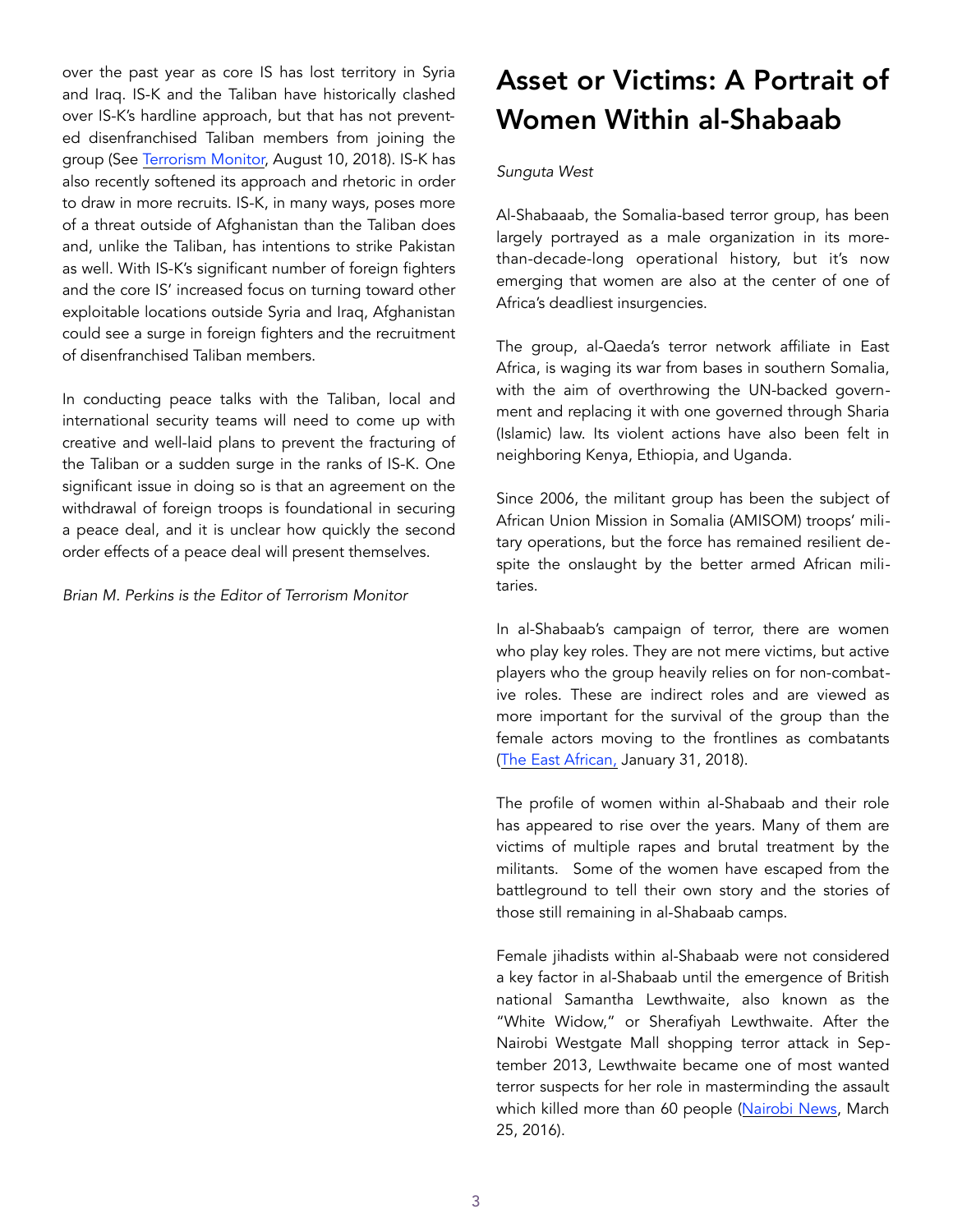A member of al-Shabaab, Lewthwaite is also believed to have directed other car and suicide bomb attacks in Somalia and Kenya, including the Garissa University College attack during which 148 people—mainly Christian students—were killed [\(Standard Media,](https://www.standardmedia.co.ke/article/2000187086/white-widow-samantha-lethwaite-sighted-entering-prestigious-hotel-in-england) Jan 5, 2016).

Lewthwaite, the widow of Germaine Lindsay, the 7/7 London terrorist bomber, is wanted in Kenya for being in possession of explosives and conspiracy to commit a crime. She has been accused of planning and executing grenade attacks on churches. A grenade attack that hit fans watching football in a bar in Mombasa during the Euro 2012 soccer championship was believed to part of her work. The female jihadist's whereabouts remain unknown to date, but there is speculation that she is hiding somewhere in Yemen under the protection of al-Shabaab fighters ([Brits in Kenya,](https://www.britsinkenya.com/2018/12/31/net-closing-in-on-al-shabaab-terrorist-samantha-lewthwaite-following-credible-evidence-from-mi6-officer-in-nairobi/) December 31, 2018).

Her reputation as an intelligent female jihadist is believed to have inspired more young women to join al-Shabaab. Initially, it was the less educated women, but it is now emerging that university students enrolled in prestigious degrees such as medicine and pharmacy are targets. These are young, intelligent, beautiful, and deadly women, and join the militant group as al-Shabaab brides [\(AWC,](http://kw.awcfs.org/article/women-taking-a-more-aggressive-role-in-terrorism/) August 1, 2015; [Garowe Online,](https://www.garoweonline.com/en/news/world/africa/rise-of-female-jihadists-complicates-kenyas-war-on-terror) January 20).

Over the years, al-Shabaab's affinity for women recruits has been on the rise. Kenyan security services highlighted the development after the DusitD2 shopping complex attack in Nairobi on January 15. Security agents had also arrested girls and women travelling to join the group in Somalia in the recent past.

In the DusitD2 attack, two al-Shabaab women are believed to have worked alongside the mastermind Ali Salim Gichuge and Amniyat, al-Shabaab's intelligence wing, to plan and executive the deadly assault. One of the women, Khadija alias Violet Kemunto was described as Gichuge's wife. On her Whatsapp profile, the woman described herself as an al-Shabaab bride ([Daily Nation,](https://www.nation.co.ke/news/DusidD2-attack-suspect-lived-with-Jihadist-woman/1056-4938638-jocfhx/index.html) January 17). Days before the attack, she put household properties up for sale, indicating that they were moving. Part of the properties included shoes, a 49-inch TV set, a sofa, a rice cooker, and a refrigerator ([The Star,](https://www.the-star.co.ke/n) January 18; [Pulse Live,](https://www.pulselive.co.ke/news/inside-the-house-where-dusit-terror-attacker-lived-with-girlfriend-in-guango-estate/xtq57jn) January 17). By the time the police sought to arrest and question her about her role in the attack, Khadija was already on the run with reports speculating that she crossed into Somalia and was probably plotting a further escape ([Kenyans,](https://www.kenyans.co.ke/news/362) January 24).

Another woman named Mariam Abdi is believed to have trafficked the weapons used in the DusitD2 attack from Somalia. Abdi, like the Gichuge, was in Somalia between 2012 and 2016. Security agencies said she was a link between the attackers and Amniyat. The woman, who hails from Mombasa, is also said to be on the run ([Standard Digital,](https://www.standardmedia.co.ke/article/2001309960/mystery-woman-delivered-arms-to-terrorists-from-somalia) January 19).

About four years ago, Kenyan security agencies arrested Khadija Abu-Bakr, then a 19-year-old student who was studying pharmacy at Mount Kenya University. The young woman had attempted to sneak into Somalia to join al-Shabaab with other students. Ummul-Kheir studied medicine at the International University of Africa in Khartoum, while Maryam Said Aboud studied Commerce at Kenyatta University in Nairobi ([Daily Nation,](https://www.nation.co.ke/news/p) March 3).

Still, the scope of women's involvement in al-Shabaab remains unknown, but security experts have advanced various reasons why they joined the militant group.

Some embarked on the risky journey to join their husbands who moved to Somalia after being recruited and left their families behind. With no means of livelihood, the women have taken the risky option of travelling to the battlefront.

Among several key driving factors, the search for revenge against Kenyan authorities for ill-treatment of their relatives has been seen as one of the reasons why the women join the militant group. Recently, extrajudicial killings blamed on the police have occurred in Kenya's coastal region. Also, the police have allegedly been very brutal when dealing with suspects. Some of the suspects and innocent civilians have disappeared. These factors, among others, have conspired to push the women into the jungles of southern Somalia ([The](https://www.theeastafrican.co.ke/news/ea/Al-Shabaab-women-fighters-/4552908-4285476-irtk4iz/index.html)  [East African,](https://www.theeastafrican.co.ke/news/ea/Al-Shabaab-women-fighters-/4552908-4285476-irtk4iz/index.html) January 3, 2018).

Analysts say a number have travelled on their own, believing that joining the terror group is a form of empowerment, liberation and a chance to live in a region where the belief system is similar to their own. In most cases, this has proved to be contrary, as many have been turned into sex slaves or forced to marry multiple lovers (Daily Nation, January 20).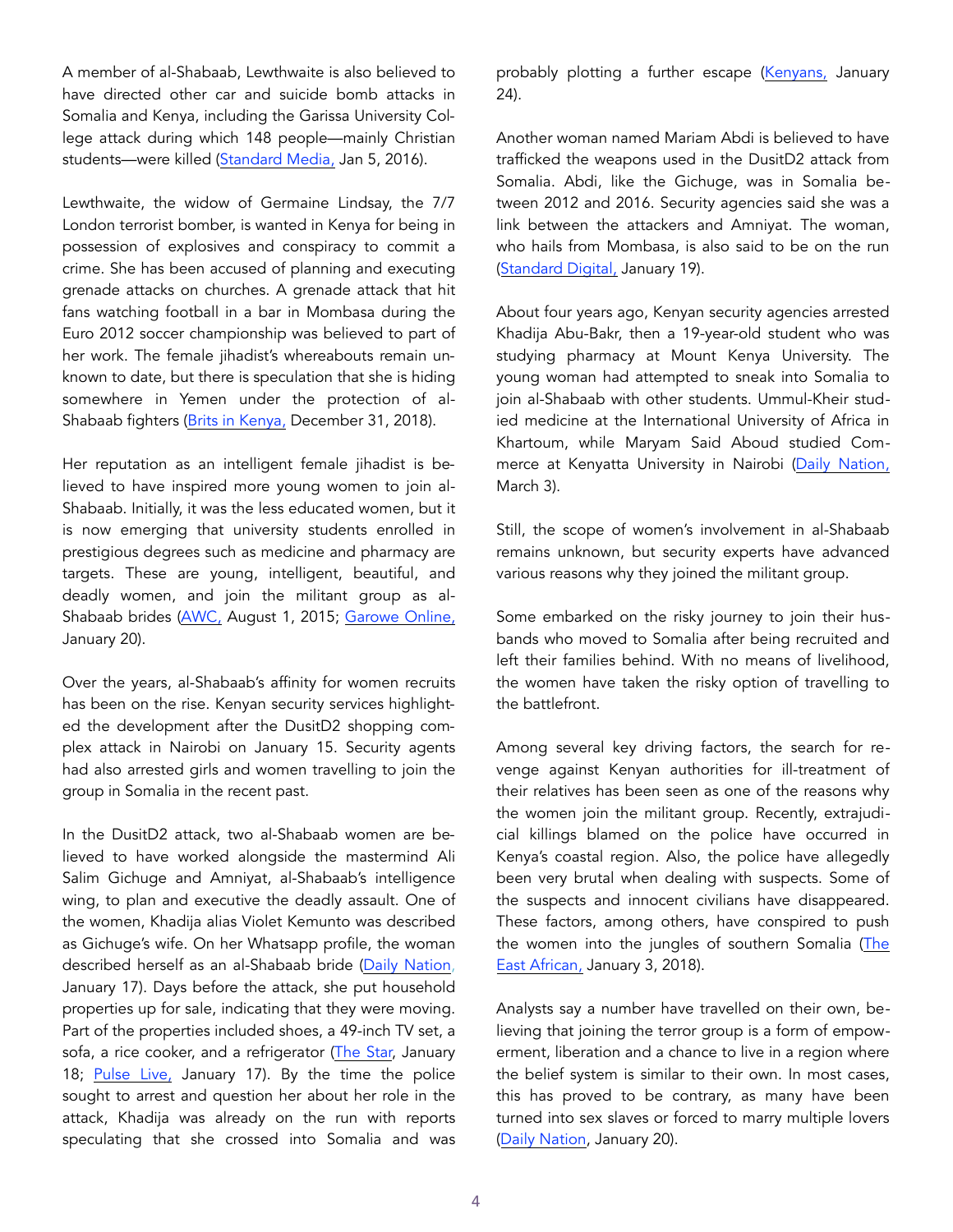Kidnapping, deception, blackmailing, and violent force are other methods that have been used to increase the number of women in al-Shabaab. Like their male counterparts, they have been lured with the promise of a better paying job, before being tricked into travelling to Somalia, where they have ended up in the hands of the militants ([The Standard Digital,](https://www.standardmedia.co.ke/article/2001263935/al-shabaab-commander-made-me-his-seventh-wife-says-kenyan-woman) December 23, 2017).

According to analysts, many of the women who find themselves in Somalia are trained as suicide bombers or become intelligence gatherers and spies for al-Shabaab's intelligence wing, the Amniyat. The roles as spies are preferred, since in most incidents, women do not easily raise suspicion [\(The East African,](https://www.theeastafrican.co.ke/news/ea/Al-Shabaab-women-fighters-/4552908-4285476-irtk4iz/index.html) January 3, 2018).

In the battlefront, women support the fighters by providing shelter and hiding the terrorists or family members involved in the group. Also, they are known to provide medical care for injured fighters, while the majority of others are cooks and provide cleaning services in the camps [\(Daily Nation](https://www.nation.co.ke/news/politics/58-students-have-join), March 3, 2018).

Those who are recruited but fail to travel to Somalia are known to act as local recruitment agents for the militant group. Four years ago, the police arrested Hussein Sarah Hassan and five youth she had recruited. Hassan had allegedly travelled to Somalia several times ([Tuko](https://www.tuko.co.ke/26442-al-shabaab-mombasa-woman-held-recruiting-youths.html%22%20%5Cl%20%2226442)  [News,](https://www.tuko.co.ke/26442-al-shabaab-mombasa-woman-held-recruiting-youths.html%22%20%5Cl%20%2226442) 2011, Accessed on March 19).

Some help in planning local attacks, help form terror cells and channel finances to the terror organization. They are known to take food to family members in police custody over terror charges. Others facilitate financial transactions to fund the operations of the group.

## Conclusion

It is now emerging that women are starting to play a key role within al-Shabaab. While they are not known to be on the frontline, they are supporting the war through other actions such as intelligence and information gathering, cooking for the fighters and offering medical care, among other roles.

These core roles are essential to al-Shabaab's survival. Therefore, forces trying to end the insurgency should pay more attention to women's recruitment both within and outside Somalia, with a view to ending it. One way that Kenya can help end the recruitment of women is to offer support to those who have been left behind and rehabilitate those who are returning after years living in southern Somalia.

*Sunguta West is an independent journalist based in Nairobi.*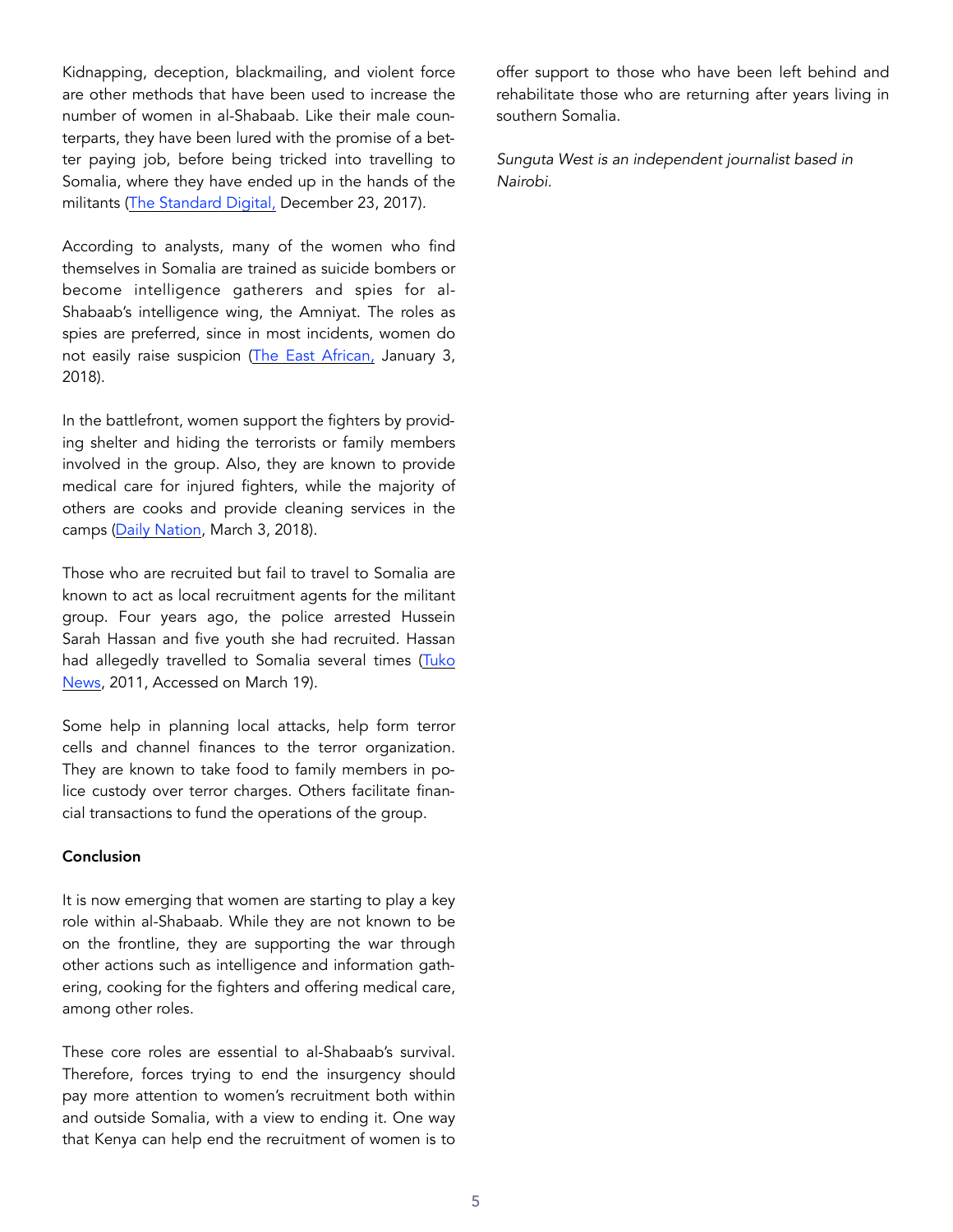# The Maldives Faces Dual Challenge of Terrorist Returnees and Extremist Hate **Campaigns**

## *Animesh Roul*

The Maldives, the smallest nation in South Asia, has witnessed it all in the last several years amid periodic political instabilty: Islamic radicalization, forced disappearances, foreign fighters, and crackdowns on free speech. At present, the archipelago nation is grappling with several new challenges—the problem of war refugees/returnees and growing religious dissent, with increasing amounts of hate campaigns on social media.

On February 21, the country's elite counter-terrorism agency, the National Counter-Terrorism Center (NCTC) in the capital Male, announced that six women wish to return home to the Maldives with their families. These women are in fact the war widows of Maldivian militants who died fighting alongside jihadist factions in Syria and Iraq. The director of NCTC, Brig. Gen. Zakariyya Mansoor, cautiously said in a press conference that even though multiple agencies are working toward facilitating families', and many others', safe return to the country, authorities face many challenges in doing so, including the lack of identification documents for the children born in war zones ([Maldives Times,](https://maldivestimes.com/six-war-widows-looking-to-return-to-maldives-with-families-nctc/) February 21). While the Maldivian government is still weighing options to bring back its citizens and their children, the death of a Maldivian woman and her two children in Syria was reported on March 6 as the Islamic State's (IS) last remaining territory in Syria falls apart [\(The Sun,](https://en.sun.mv/52718) March 12).

Like the Maldives, countries worldwide are facing the challenge of how to deal with women and their children returning from the Syrian war theater. Undoubtedly, the situation is as alarming as the male fighters' homecoming, but agencies in the Maldives remain largely clueless about the nature of threats these female returnees will pose back home.

In mid-2014, then-Minister of Islamic Affairs Mohamed Shaheem Ali Saeed issued a diktat urging Maldivians to refrain from participating in foreign wars [\(Minivan Ar](https://minivannewsarchive.com/politics/islamic-minister-advises-maldivians-against-participating-in-foreign-wars-87961)[chive](https://minivannewsarchive.com/politics/islamic-minister-advises-maldivians-against-participating-in-foreign-wars-87961), July 2, 2014). The Anti-Terrorism Act of 2015 later criminalized any participation in other people's (foreign) civil wars and under the law, any individual caught attempting to leave the Maldives to join a foreign civil war could be jailed for 10 to 15 years. Despite this, the Maldives experienced this militant exodus as scores of radicalized Maldivians have left the country to fight with armed groups in the Middle East, including the al-Qaeda linked factions like Jabhat al-Nusra or the more recent hybrid group Hayat Tahrir al-Sham (HTS), as well as the Islamic State (IS). The government at present maintains that 61 people so far have joined the wars in Syria. However, the foreign agencies monitoring the foreign terrorist fighter issue in the Syrian civil war roughly estimated the total number of participants to 250, the highest per capita rate in the South Asian region.

Meanwhile, several Maldivian fighters who have returned from Syria and Pakistan are roaming free in the country. Returnees like Ahmed Latheef, Ahmed Suhail Moosa and Munawwar Abdulla are some of the first militants to be charged with traveling abroad with the intent of joining terror groups in early 2016. However, they have been acquitted for lack of evidence even though they were arrested in Turkey, and one of them claimed to be in "the sacred land of *Sh*ā*m* (the Levant) to seek *Jannat-ul Firdaus* (Heaven)," according to his telegram chat and call records ([Maldives Independent,](https://maldivesindependent.com/crime-2/alleged-maldivian-jihadis-cleared-of-intent-to-join-terror-group-133542) October 23, 2017). Similarly, Mohamed Abdul Rahman, who had fought in Pakistan's Waziristan alongside the Pakistani Taliban for over a decade, is free in the Maldives as the criminal court cleared the charges against him as prosecutors could not prove he had taken part in fighting after the 2015 Anti-Terrorism Act came into force ([Mal](https://maldivesindependent.com/crime-2/maldives-court-frees-top-terrorist-leader-139866)[dives Independent,](https://maldivesindependent.com/crime-2/maldives-court-frees-top-terrorist-leader-139866) August 5, 2018).

These acquittals can be blamed on the Maldivian police's lack of expertise in anti-terrorism investigations, a fear of domestic backlash resulting in a lack of political will, or indecision to prosecute these war returneesmostly hailed as Islamic heroes in the country.

Correspondingly, death threats and fatal attacks against liberal or secular individuals have become routine. Most recently, a covert Islamist group ran a Telegram channel "*Murtad* (apostate) Watch MV," posting pictures and information of people that they have labeled as "apostates," "enemies of Islam" or "*laadheenee*" (irreligious or secular) for speaking against archaic practices of Islam broadly and a death by stoning verdict against a woman adulterer in the Maldives ([Maldives Indepen](https://maldivesindependent.com/crime-2/maldives-top-court-quashes-death-by-stoning-verdict-for-adultery-143374)-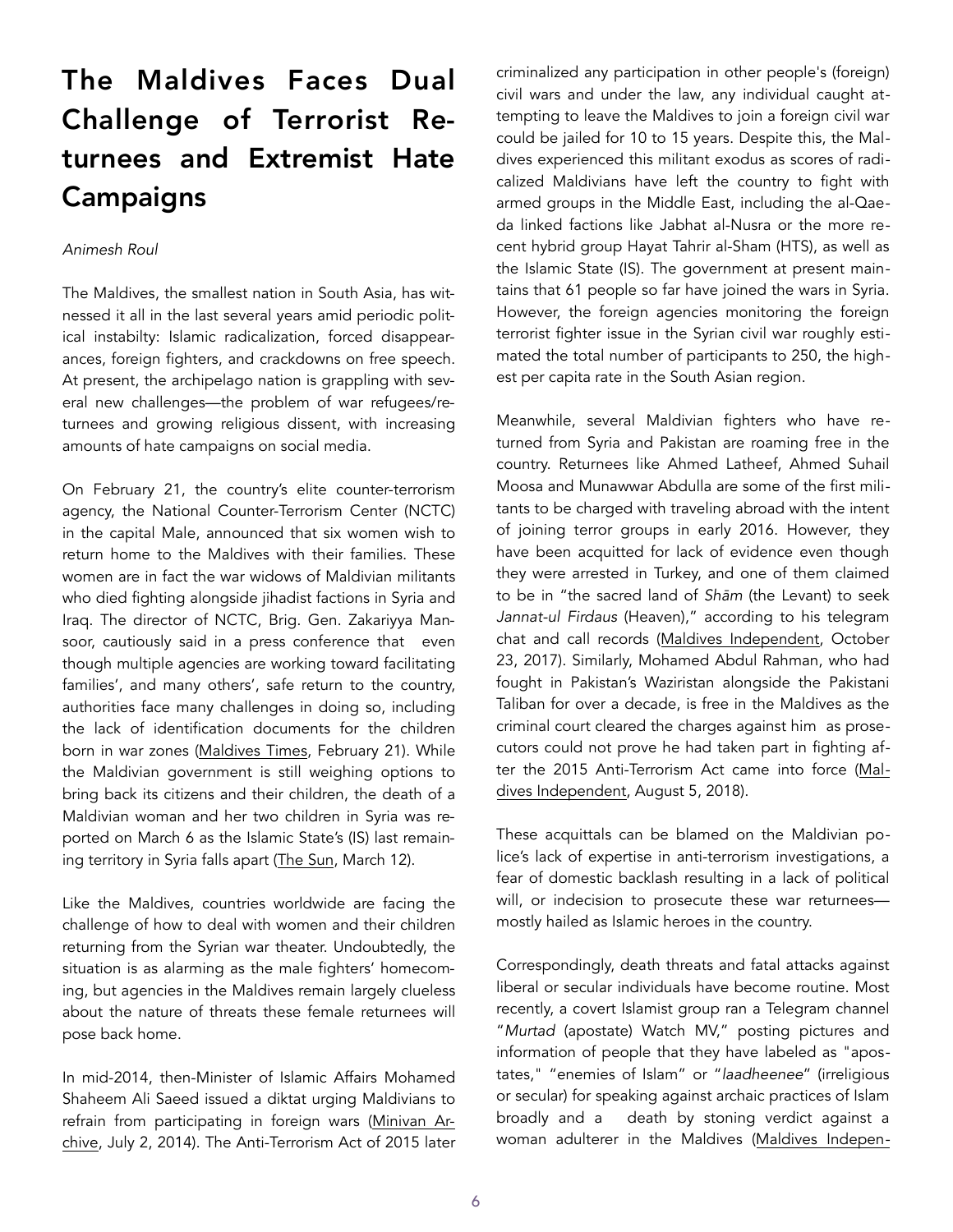[dent,](https://maldivesindependent.com/crime-2/maldives-top-court-quashes-death-by-stoning-verdict-for-adultery-143374) January 7; [Maldives Times](https://maldivestimes.com/police-investigating-hate-speech-and-death-threats/), January 9). This telegram channel remains active, issuing life-threatening messages ever since it emerged online in November 2018. The channel is currently followed by hundreds of subscribers.

In the past, Islamist gang members launched several religiously motivated attacks in the Maldives and security forces' lack of action against the culprits forced several writers and scholars to flee the country for safety. Alarmingly, in the Maldives, there has been no robust action taken against Islamist networks that are suspected to be behind "*Murtad* Watch" like campaigns on earlier occasions. These networks are suspected to be behind the murders of writers and secular scholars like Yameen Rasheed (April 2017), Ahmed Rilwan (August 2014) and Afrasheem Ali (October 2012).

The Maldives, which claims to be a 100 percent Muslim (Sunni) nation, has failed to prosecute any perpetrators of violence against liberal and secular individuals, who have received death threats and been branded as apostates for their advocacy for freedom of belief or criticism against Islam.

The Maldives' Ministry of Islamic Affairs largely admitted the existence of these problems in a policy paper in April 2018, highlighting policy gaps around apostasy, religious freedom, and foreign fighters. This policy paper and its recommendations notwithstanding, all eyes are on the present democratic government under President Ibrahim Mohamed Solih, who has vowed to investigate and take actions against growing religious intolerance and extremism.

*Animesh Roul is the executive director of the New Delhibased policy research group [Society for the Study of](http://www.sspconline.org/)  [Peace and Conflict](http://www.sspconline.org/). He specializes in counterterrorism, radical Islam, terror financing, and armed conflict and violence in South Asia.* 

# The Return of Al-Qaeda's Faction in Nigeria: What's Going on in Zamfara?

## *Jacob Zenn*

The northwestern Nigerian state of Zamfara, has reportedly experienced more than 180 deaths and 300 kidnappings in March 2019 alone ([Twitter.com/A\\_Salkida,](https://twitter.com/A_Salkida/status/1107755726812807168) March 17). Zamfara has otherwise avoided much of the militancy that has haunted northern Nigeria in the past several years. So, what explains this sudden uptick in violence in Zamfara, and why now?

According to one hypothesis, a driving force behind the rise of militancy in not only Zamfara but also extending to neighbouring parts of Sokoto and potentially elsewhere in northwestern Nigeria is the revival of Jamaatu Ansarul Muslimin fi Biladis Sudan (Vanguards for the Protection of Muslims in Black Africa), better known as "Ansaru." This article rehashes the history of Ansaru in northwestern Nigeria; its retreat to Libya; assesses whether it is already or can become immersed into the cells of so-called "rural bandits" in Zamfara and environs; take advantage of the leadership crisis in Islamic State in West Africa Province (ISWAP) to reassert its influence in Nigeria; and provide the militant forces in Zamfara an insurgent model based on that of the al-Qaeda-aligned jihadists in Ansaroul Islam and Jama'a Nusrat ul-Islam wa al-Muslimin (JNIM) in the Burkina Faso, Niger, and Mali border axis, whose areas of operations are only around 300 miles from Zamfara itself.

The key contribution of Ansaru to militancy in Zamfara, therefore, may not only be expertise in kidnappings, ambushes, and robbery, but also organizing the armed actors into a more coherent politically oriented jihadist project by learning lessons from their own failure to do that in Nigeria from 2011 to 2013 and some of their al-Qaeda brethren's successes in doing that in Mali since 2013.

### Background: The AQIM Pedigree in Nigeria

From as early August 2009 when al-Qaeda in the Islamic Maghreb (AQIM) provided 200,000 euros and training to Boko Haram, it referred to Boko Haram as its "representative (*mumathil*)" in Nigeria. However, AQIM later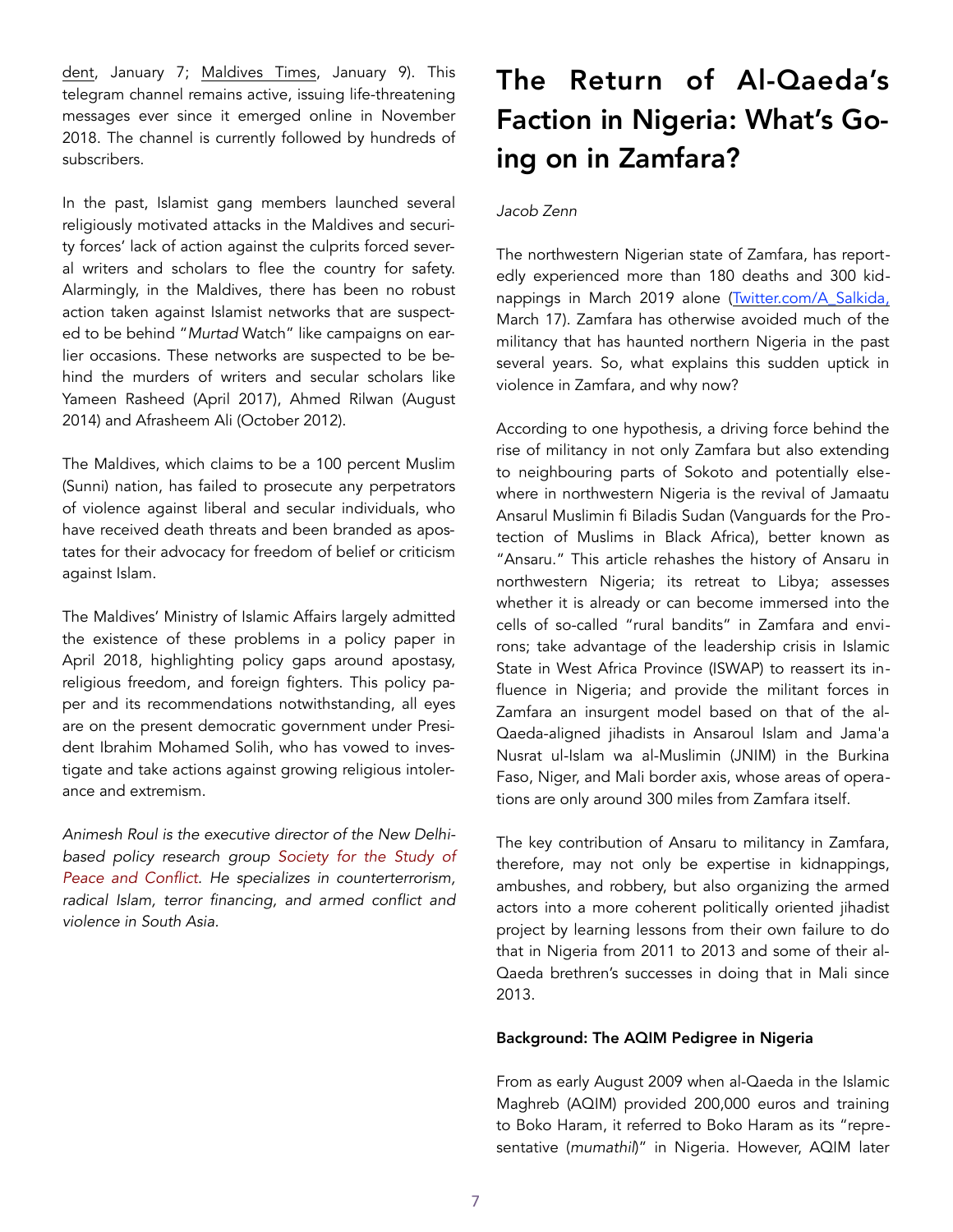favored the formation of Ansaru over Boko Haram in January 2012 and Ansaru became its primary ally (Al-Andalus, April 28, 2017). Ansaru emerged on the scene in Nigeria with a series of kidnappings of foreign engineers in the style of its AQIM patrons, which had previously been unprecedented in the country's north and had not been in Boko Haram's repertoire, including:

- A British and Italian engineer, who were killed in March 2012 in Sokoto after being kidnapped in May 2011 in Kebbi.
- A German engineer, who was killed in Kano in May 2012 after being kidnapped in January 2012 in the same city.
- A group of engineers, including British, Filipino, and Lebanese, who were killed near Shekau's base in Sambisa Forest, Borno in February 2013 after being kidnapped weeks earlier in Bauchi ([Vanguard](https://www.vanguardngr.com/2013/02/ansaru-claims-kidnap-of-7-foreigners-in-nigeria/), February 18, 2013).

Ansaru also kidnapped a French engineer in Katsina in December 2012, but he escaped custody in Kaduna in November 2013 ([France 24, November 17, 2013\)](https://www.france24.com/en/20131117-french-hostage-nigeria-freed-presidential-palace-collomp-hollande). Aside from kidnappings, Ansaru was involved in a prison break in Abuja in November 2012 and an ambush on Malibound Nigerian troops in Kogi State in January 2013 ([Vanguard, January 20, 2013\)](https://www.vanguardngr.com/2013/01/ansaru-claims-attack-that-killed-2). Ansaru's claims all indicated alignment with al-Qaeda and the Taliban, opposition to Shekau's killing of innocents and brutality, and a desire to "defend" Muslims from Christians in central Nigeria (jihadology.net, May 14, 2013; Desert Herald, June 2, [2012](https://www.nairaland.com/953)).

There were various other attacks that Ansaru members did not claim or that it carried out in "cooperation" with Boko Haram despite their "differences" after an AQIMbrokered reconciliation between some Ansaru militants and Boko Haram. For example, in November 2013 when Boko Haram claimed kidnapping a French priest in Cameroon it noted the operation was "coordinated" with Ansaru [\(France24, November 15, 2013](https://www.france24.com/en/20131115-nigeri)). Meanwhile, other kidnappings, especially in Cameroon in 2013 and 2014, were likely also carried out by Boko Haram and Ansaru militants together but no claim indicated such cooperation any further. Unlike the kidnappings by Ansaru in Nigeria in 2012 that led to the deaths of hostages, in Cameroon hostages were ransomed for millions of dollars four times, vastly boosting Boko Haram's coffers (lejournalinternational.fr, February 7, [2014](https://www.lejour)).

The trend of Ansaru-claimed attacks from 2011 to 2013 demonstrated it primarily operated around northwestern Nigeria, such as in the states of Katsina, Kebbi, Sokoto, Kano, Abuja, Kogi, and only later Bauchi and even Sambisa in Borno, whereas Boko Haram primarily operated in northeastern Nigeria, especially Yobe and Borno. Kano was arguably a point where both groups converged. Ansaru's public announcement of its founding in Kano after consulting with AQIM on January 26, 2012, also was only days after Shekau ordered what was then Boko Haram's largest ever attack: a raid of Kano that killed more than 200 people, mostly innocent civilians ([Vanguard, February 1, 2012\)](https://www.vanguardngr.com/2012/02/boko-haram-splinter-group-ansaru-emerges/). Not only were some of Ansaru's claims released through AQIM channels and AQIM intermediaries, but even its first kidnapping in Kano was claimed by AQIM's Andalus media agency itself. ([jihadology.net, January 22, 2013](https://jihadology.net/2013/01/22/new-statement-from-jamaat-an%E1%B9%A3ar-al-muslimin-fi-bilad-al-sudans-abu-yusuf-al-an%E1%B9%A3ari-claiming-credit-for-targeting) ; [lexpress.fr,](https://www.lexpress.fr/actualite/monde/afrique/francais-enleves-au-cameroun-le-mystere-boko-haram_1233499.html) [March 21, 2013](https://www.lexpress.fr/actualite/monde/afrique/francais-enleves-au-cameroun-le-mystere-boko-haram_1233499.html) ; [jihadology.net, June 12, 2012](https://jihadology.net/2012/06/12/al-andalus-media-presents-a-new-statement-from-al-qaidah-in-the-islamic-maghrib-on-the-killing-of-the-german-prisoner-in-nigeria/)). One could conclude Ansaru was an "extension" of AQIM in Nigeria but that it primarily operated in the northwest to remain away from Shekau, who killed Ansaru members for defecting from him, and because the core of Ansaru members were Hausas and Fulanis, and not Kanuris from Borno and Yobe like Shekau.

A number of Ansaru's leaders had also trained and fought with AQIM in the Sahel, especially Khalid al-Barnawi and Abu Muhammed al-Bauchi: the former eventually cooperated with Shekau before his 2016 arrest in Kogi and the latter was killed by security forces after a "tip" led to his hideout. This tip possibly came from members of Shekau's faction who wanted him eliminated for defying Shekau ([Leadership, March 26, 2012\)](https://allafrica.com/stories/201203261170.html). They were not only receiving advice and consulting AQIM before they announced Ansaru's founding, but some of their co-fighters were also in northern Mali during the AQIM-allied occupation of that region in 2012 and 2013 ([jihadology.net, September 9, 2013\)](https://jihadology.net/2013/09/09/new-video-). However, after the French-led military intervention alongside Malian, Chadian, and other forces to recapture northern Mali from AQIM and its allies and Shekau's suppression of Ansaru in Nigeria by 2013, Ansaru faded out and some of its members used their combat skills to accumulate personal wealth instead of fighting for the strategic political aims of jihadists ([aymennjawad.org,](http://www.aymennjawad.org/21467/the-islamic-state-west-africa-province-vs-abu) [August 5, 2018\)](http://www.aymennjawad.org/21467/the-islamic-state-west-africa-province-vs-abu). If anything, its legacy consisted of raised threat levels—especially for foreigners in Nigeria—and demonstrating the most visible ties of Nigerian jihadists to AQIM and of opposition to Shekau.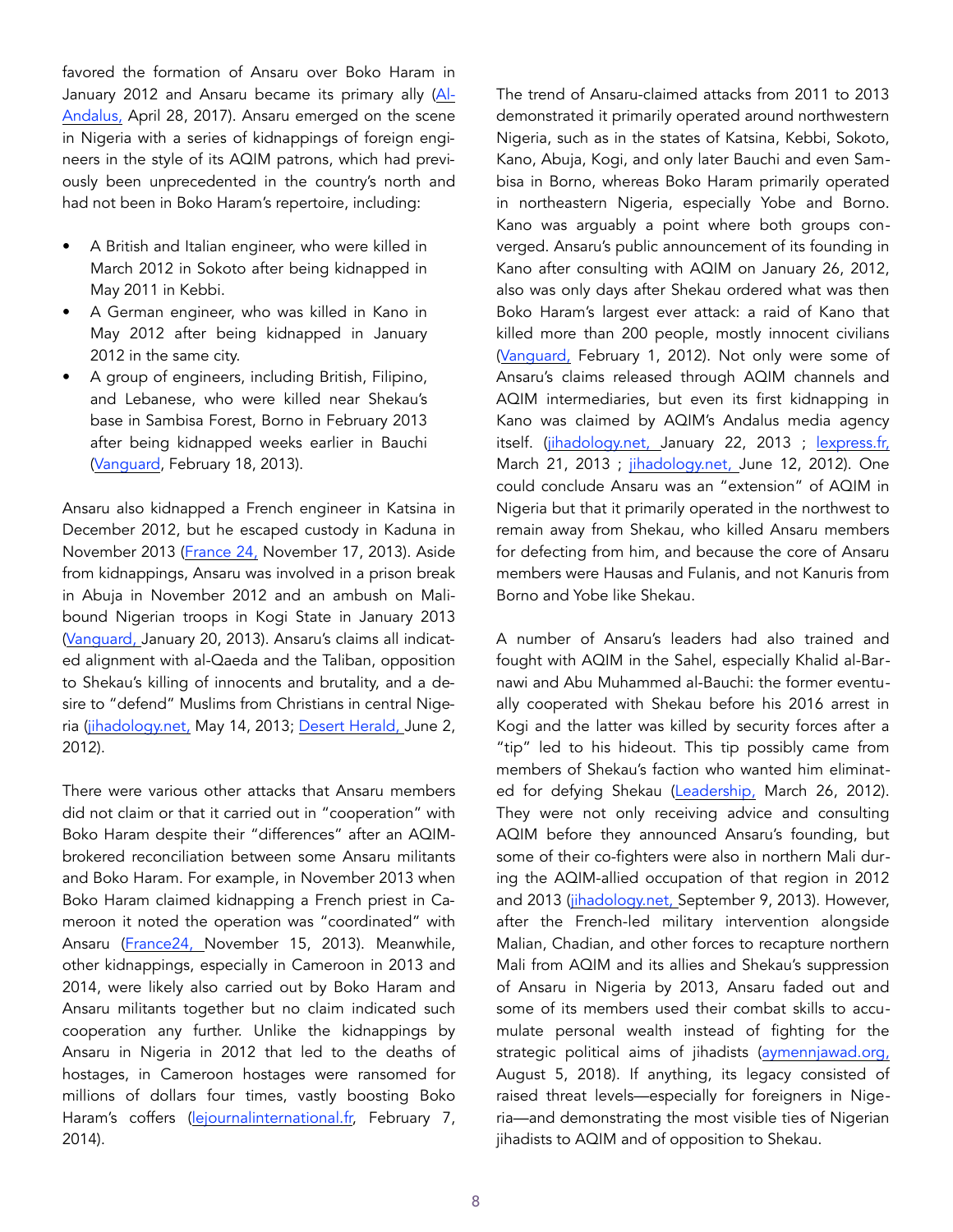#### Libya Retreat

Though Ansaru itself may have had around 300 to 500 members and was essentially dismantled in Nigeria, new signs of an Ansaru revival began to emerge in 2016. However, now Ansaru members were being described by the Nigerian security forces as "Islamic State-affiliat-ed" [\(Punch, February 10, 2016](https://punchng.com/dss-arrests-nigerian-student-recruiting-terrorists-for-isis/)). Ansaru cells were arrested on their way to Libya apparently to meet or train with the Islamic State (IS), which had held the city of Derna in late 2015, where some Nigerians fought. Some Nigerians then fought in IS-held Sirte where several of them appeared in propaganda videos in 2016 [\(Van](https://www.vanguardngr.com/2016/08/dss-arrests-mastermind-yobe-school-attack/)[guard, August 23, 2016](https://www.vanguardngr.com/2016/08/dss-arrests-mastermind-yobe-school-attack/)). Other Nigerians were also reported in the city on IS documents (Menastream, June [13, 2016\)](https://twitter.com/menastream/status/7425361571253043).

Before this time, in March 2015, Shekau had pledged his allegiance to IS and Boko Haram became the Islamic State in West Africa Province (ISWAP), but Shekau was deposed by Abu Musab al-Barnawi in August 2016 with the approval of IS (*[Jihadology.net, August 3, 2016](https://jihadology.net/2016/08/02/new-issue-of-the-islamic-states-newsletter-al-naba-41/)*). Abu Musab al-Barnawi, in turn, mentioned in his 2018 book that Ansaru members had "joined the convoy of the Caliphate", indicating they joined IS ([aymennjawad.org,](http://www.aymennjawad.org/21467/the-islamic-state-west-africa-province-vs-abu)  [August 5, 2018\)](http://www.aymennjawad.org/21467/the-islamic-state-west-africa-province-vs-abu).

However, because Abu Musab al-Barnawi was more "moderate" than Shekau, this did not mean those former Ansaru members completely abandoned their opposition to the killing of innocents. In fact, Abu Musab al-Barnawi was notably among the "softest" of IS provincial leaders towards al-Qaeda, having never even criticized the group despite having been the head of the Boko Haram and then ISWAP media team before becoming its leader. On the contrary, Abu Musab al-Barnawi only recalled in his book Boko Haram's "strong ties" to AQIM after his father and former Boko Haram leader, Muhammed Yusuf, was killed by the security forces in 2009 ([Al-Andalus, April 28, 2017\)](https://jihadology.net/2017/04/28/new-release-from-the-archives-of-al-qaidah-in-the-islamic-maghribs-shaykh-abu-al-%E1%B8%A5asan-rashid-shariah-advice-and-gu). He also claimed to have once attempted to flee to IS in Libya but Shekau restricted his travel; it is certainly possible he would have crossed paths with those Ansaru members who were also traveling to Libya around 2016 had he made it there [\(aymennjawad.org, August 5, 2018\)](http://www.aymennjawad.org/21467/the-islamic-state-west-africa-province-vs-abu). It should also be highlighted that Abu Musab al-Barnawi's "soft" side was also reflected in his consistent statements about not killing innocent Muslims and even allowing "guilty" Muslims, such as anti-jihadist vigilantes, to be spared so long as they "repented" ([jihadology.net,](https://jihadology.net/2015/01/27/al-urwah-al-wuthq) [January 27, 2015](https://jihadology.net/2015/01/27/al-urwah-al-wuthq)).

IS was eventually booted from Libya by a combination of government, military, and al-Qaeda forces by the end of 2016. At this point, it appears the Ansaru members would have been stranded there or been able to return to Nigeria to join ISWAP. What is certain, however, is some Ansaru members remained in Libya but with staunch loyalty to al-Qaeda. [1] They may have fought with IS but once it lost they returned to their al-Qaeda foundations. By the end of 2016, there was a mix of Ansaru militants in Libya, most likely with divided IS and al-Qaeda loyalties; a history of moving between ideologically-oriented attacks and criminality; and roots in fighting Mali and the Sahel and northwestern Nigeria. At the same time, in 2018, Abu Musab al-Barnawi's longtime ally, Mamman Nur, who was also relatively "soft" and had ties historically to al-Qaeda— reportedly AQIM and al-Shabab from the 2009-2010 period—was purged from ISWAP and eventually killed on orders from IS ([Sa](http://saharareporters.com/2018/09/14/boko-haram-leader-mamman-nur-killed-his-closest-lieutenants-releasing-)[hara Reporters, September 14, 2018\)](http://saharareporters.com/2018/09/14/boko-haram-leader-mamman-nur-killed-his-closest-lieutenants-releasing-). In early 2019, Abu Musab al-Barnawi himself was purged from ISWAP in favor of the apparently more hardline Ba Idrisa but also because he was suspected of speaking with "militants in Mali", who would have presumably been aligned with al-Qaeda (Vanguard, March 16). All of this occurred on orders of or in consultation with IS ([Twitter.com/Scholar](https://twitter.com/ScholarAkassi1/status/1105162689158930432)-[Akassi1, March 11\)](https://twitter.com/ScholarAkassi1/status/1105162689158930432).

As a result of this hardline turn, ISWAP's main areas of operations around Lake Chad are not going to be a friendly place for former Ansaru members to return if they wanted to operate in Nigeria. There would also be a reasonable concern on their part that ISWAP would realign with their longtime nemesis, Shekau, whose fighters are primarily based around Sambisa, especially if the IS commanders who had once seen Shekau as their ally in Nigeria reconsider dethroning him in 2016 so as to expand IS influence in northeastern Nigeria. With Abu Musab al-Barnawi now sidelined in ISWAP, it could make sense that Ansaru and he would realign, especially if he could flee the Lake Chad region and exploit his pedigree as Muhammed Yusuf's son as a safety net to prevent his own assassination.

### A Mali Model?

The banditry and abductions in Zamfara have the signature of Ansaru tactics in terms of exploiting their militant